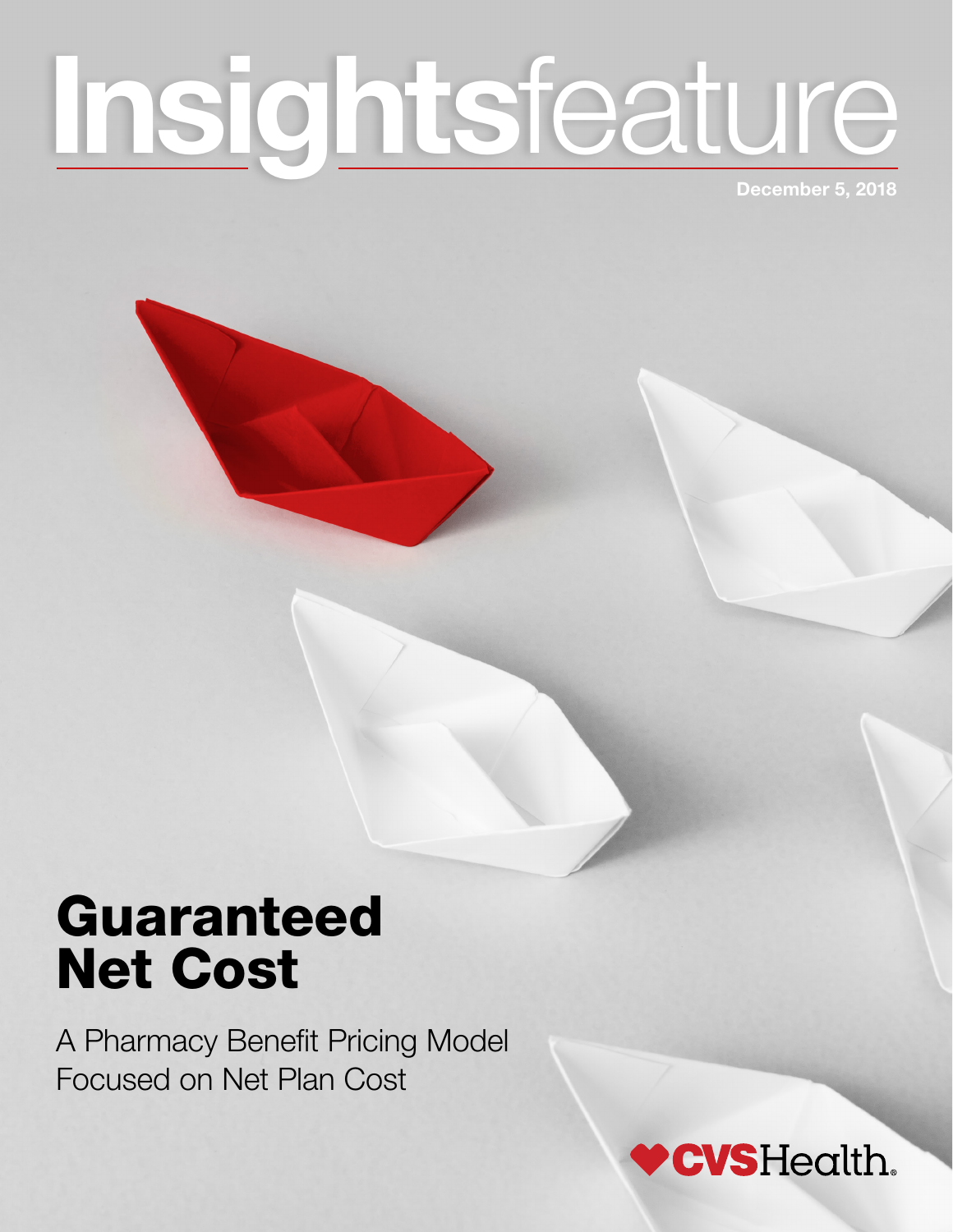

The pharmacy benefit market is poised for change and the time is right for a new, simpler approach to pricing that focuses on net plan cost.

The Guaranteed Net Cost model, developed by CVS Health, guarantees average net spend per prescription, after discounts and rebates, for each distribution channel. It provides plan sponsors cost predictability and more closely aligns pharmacy benefit manager (PBM) incentives with our clients' objectives.

#### Guaranteed Net Cost

Pharmaceutical manufacturers — and no one else — set drug prices. CVS Health, as a health care innovation company, and CVS Caremark, as a PBM, have been focused on helping lower costs for our clients. Our industryleading approach has helped create significant value for plan sponsors and their plan members — keeping unit drug cost growth to just 0.2 percent in 2017 despite a nearly 10 percent inflation in average wholesale price (AWP) of drugs.

#### **The Guaranteed Net Cost model guarantees average net spend per prescription, after discounts and rebates, for each distribution channel.**

However, the pharmacy benefit industry is going through one of the most dynamic periods in our nation's history. And our approach, in order to continue to deliver strong cost control — while also optimizing the quality of care — needs to evolve with market dynamics. As we look to how we can help plan sponsors not only respond, but stay ahead of changing trends, we developed a model that is both simpler and provides cost predictability.

A Guaranteed Net Cost model eliminates the need for payors and consultants to project drug price inflation, or estimate shifts in drug mix, and calculate the impact on plan costs.

#### In a Guaranteed Net Cost Model:



The PBM takes accountability for the impact of inflation and shifts in drug mix, and incorporates the total value of rebates



- Guarantees are by distribution channel vs. brand/generic
	- **100% of rebates are passed through to the client**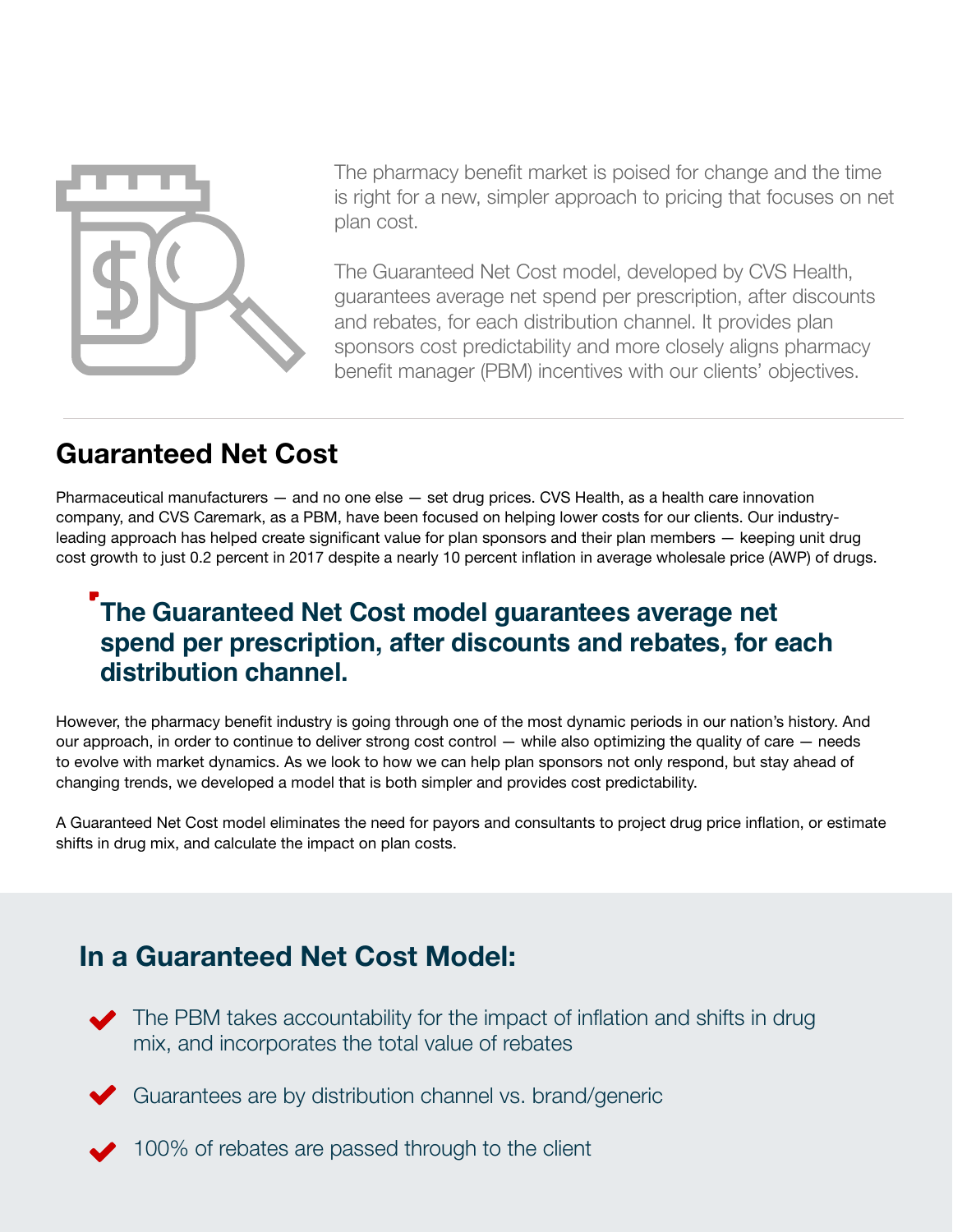#### Why We Need a New Approach

Current pricing models offer discounts and rebates, but do not provide net cost predictability

The complexity of current models impedes direct comparison between PBMs because formulary strategies, minimum rebate guarantees, and which claims are excluded from such guarantees, can all vary. This can obscure the actual value a PBM delivers in terms of cost control strategies through effective formulary design and utilization management programs.

What's more, developments in the pharmaceutical market are creating unique challenges. Growing public and political pressure over high drug prices have led manufacturers to take unprecedented measures. One drug maker recently dropped the list price of their drug by 60 percent, a first in the history of any industry.

Current pricing models aren't designed to capture the full value of these changes without contract changes. They also rely heavily on minimum rebate guarantees when evaluating PBMs. This leads to a focus on the rebate value a PBM can deliver rather than the net plan cost across its entire mix of drugs. This can lead to a preponderance of single-source branded products on formularies, which may generate high rebates, but net costs may be higher than with a formulary that prioritizes lower-cost and generic options, and will likely generate lower rebates.

Pharmaceutical manufacturers — and no one else — set drug prices. As a PBM our job has always been to help our clients manage costs in the face of escalating prices without compromising clinical care, so they can continue to offer their members an affordable benefit.

- Derica Rice

### Building on a Legacy of Innovation

Beginning in 2012, CVS Caremark was the first PBM to implement formulary exclusions — removing high-cost therapies in favor of lower-cost, clinically equivalent options, including most recently, replacing the long-acting insulin Lantus with its lower-cost biosimilar Basaglar.

We also offer zero-copay drug lists to clients giving them the option of covering all generic medications for chronic diseases, as well as some key branded drugs, at no out-of-pocket costs to their members. Lower costs can help improve adherence and lower downstream health care costs. Clients also have the option to pass on rebates to their members at the point of sale just as CVS Health does for its employees. About 10 million of the lives covered by our PBM are in plans that do the same.

Other ways we help clients lower costs are by helping ensure appropriate prescribing through prior authorization (PA) and encouraging the use of lower-cost generic alternatives through step therapy. In 2017, CVS Caremark reviewed 3 million PA requests, saving payors more than \$2.9 billion.